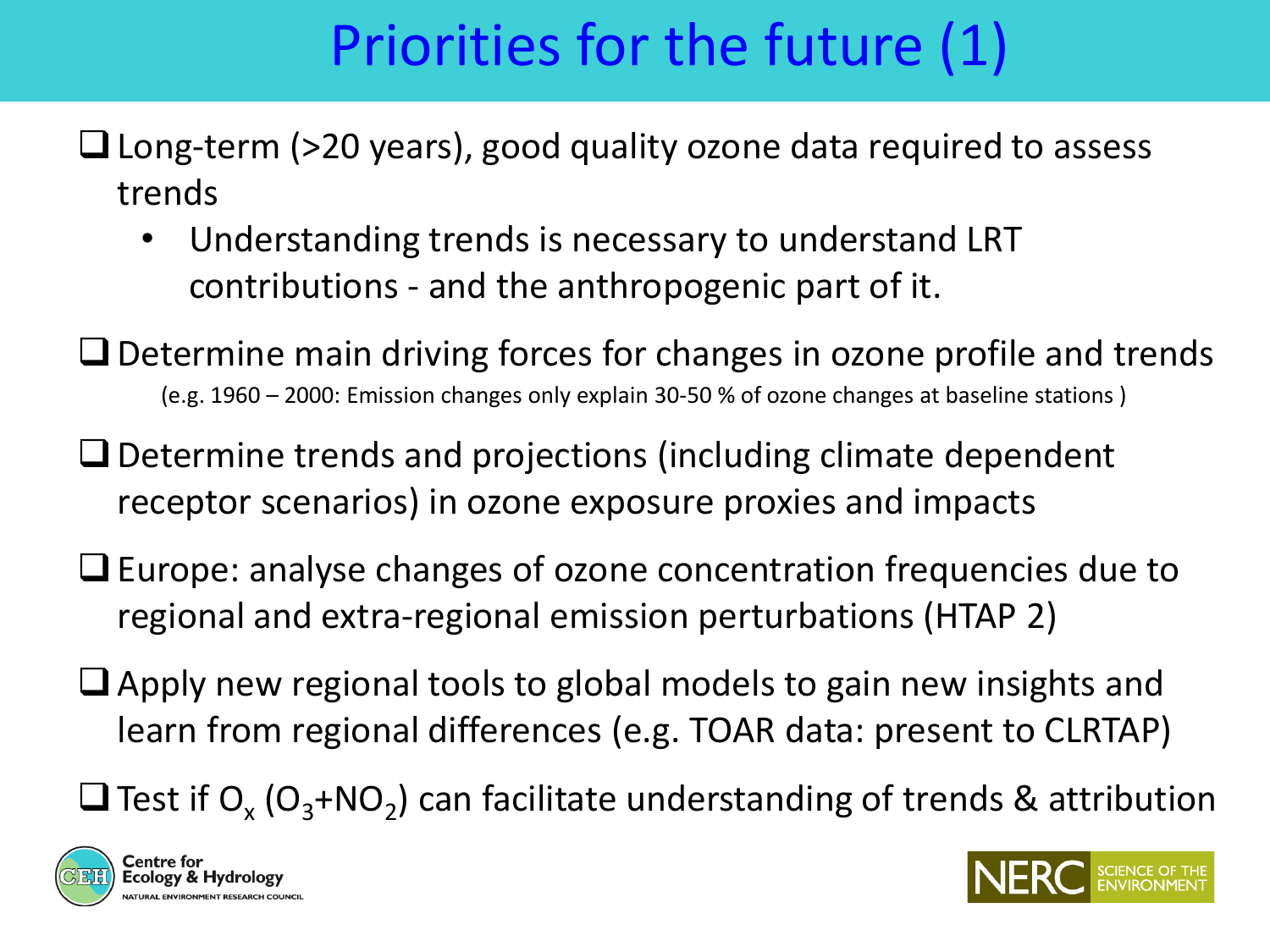## Priorities for the future (2)

- Vegetation: flux-based approach (allows incorporation CC & N interactions):
	- Identification of crops, ecosystems and regions/areas globally most vulnerable to ozone pollution and climate change (including extreme events); impacts on biodiversity
	- Collate evidence; need for experiments with current  $O<sub>3</sub>$  profile;
	- Inform agricultural community (primarily interested in soil moisture and N impacts) of ozone impacts on crop yield
- Mediterranean: apply Med.-specific flux-effects relationships and model parameterisation in risk assessments (e.g. EMEP model)
	- Effect soil moisture important
	- EMEP/WGE working group to assess feasibility and scope
- $\Box$  Health: New indicator required for chronic ozone impacts: SOMO10 or continue with SOMO35? Evidence needed to support indicator.